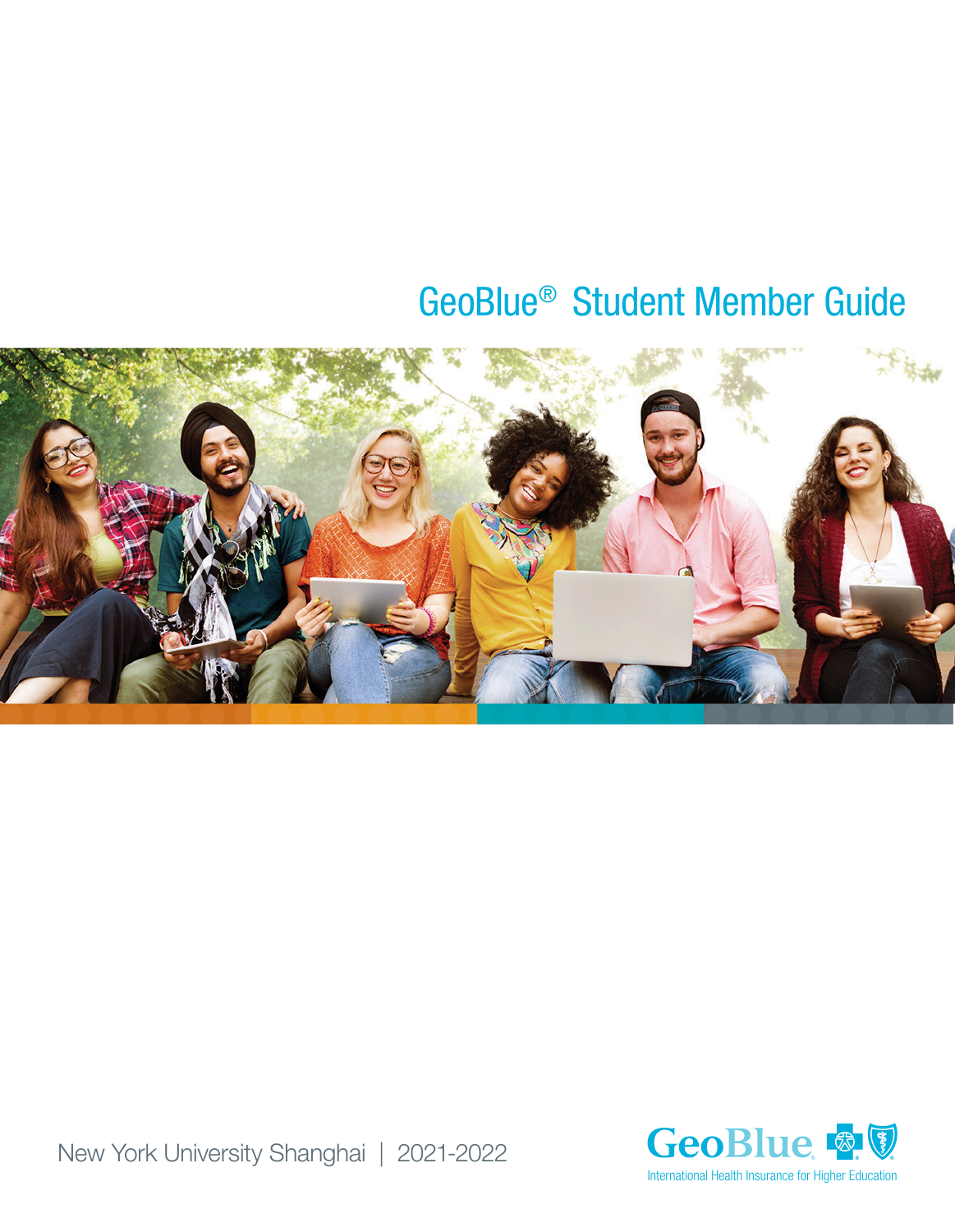# Your Guide to GeoBlue®

*Welcome to GeoBlue, a program designed to keep you safe and healthy throughout your journey. Your GeoBlue® health insurance plan provides you access to global medical expertise with responsive, multi-channel service. Download our app or register online to learn about the extra care you receive when you travel with GeoBlue.*



### [Getting Started](#page-2-0)

*[Important plan information and health tools](#page-2-1)*



### [Getting Care](#page-3-0) *[How to get care throughout your journey](#page-3-1)*



[Accessing Self-Service Tools](#page-6-0) *[Convenient online and mobile tools](#page-6-1)*



[Submitting a Claim](#page-7-0) *[File a claim for reimbursement](#page-7-1)* 



[Reviewing Plan Benefits](#page-8-0) *[What is covered by your plan?](#page-8-1)*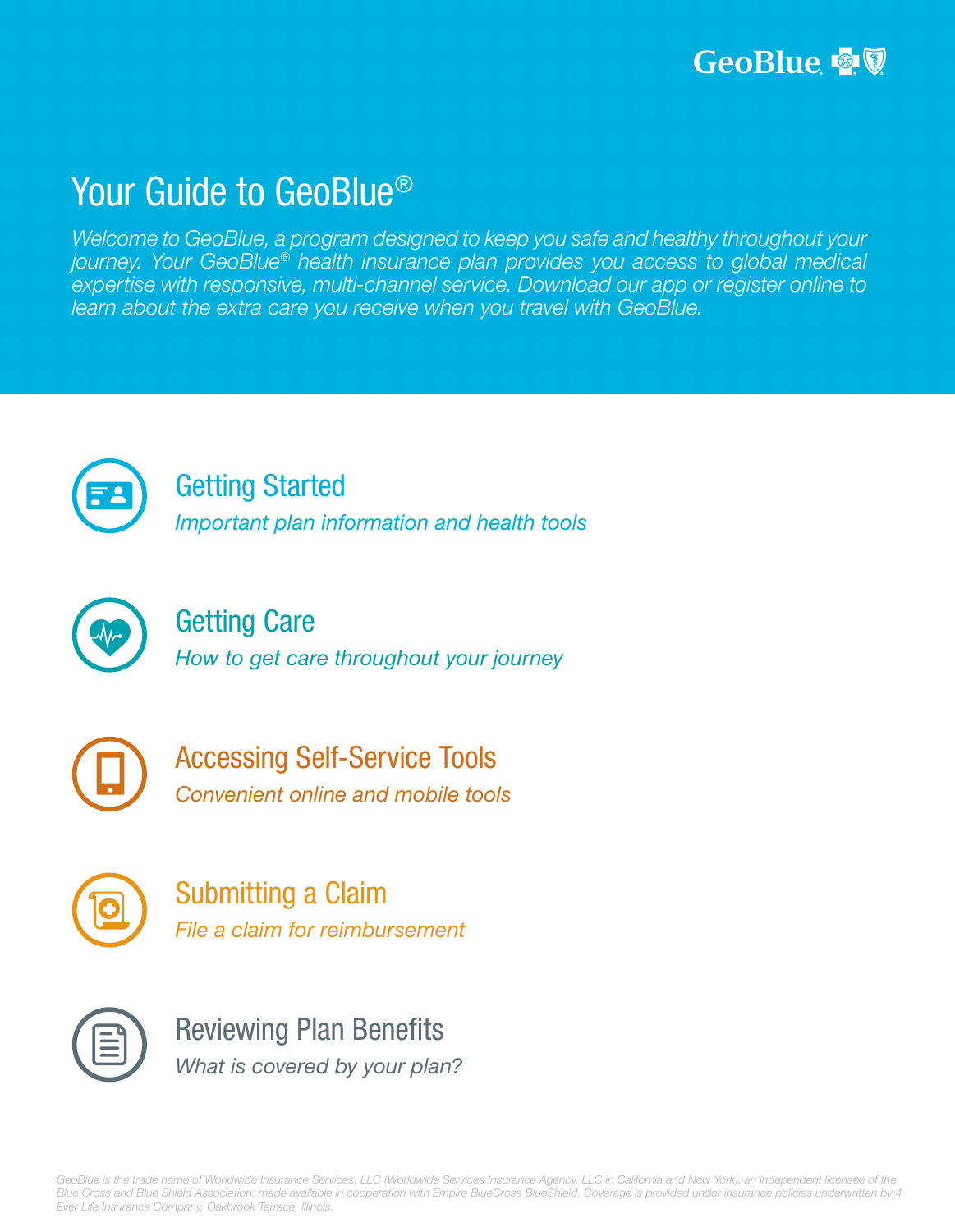<span id="page-2-1"></span><span id="page-2-0"></span>

### Download the GeoBlue app to register

Download our app from the Apple or Google Play app stores to put your plan in the palm of your hand:

- Display an electronic ID card
- Locate Blue Cross and Blue Shield providers and hospitals within the U.S.
- Arrange direct payment to your provider
- Access global health and safety tools including translations, drug equivalents, news and safety information
- Submit and track claims

You can also register online at [www.geobluestudents.com](http://www.geobluestudents.com).

### Visit the GeoBlue Member Hub

Visit the Member Hub on [www.geobluestudents.com](http://www.geobluestudents.com) to view important plan information and to access convenient self-service tools. Login with the username and password you created when you registered through the app. If you have not previously registered through the app, you can register directly online.

#### Get your GeoBlue ID card

It is important to have your GeoBlue ID card to access healthcare services; you will need to present your ID card whenever you receive medical care. This card can be accessed from multiple sources:

- You can show, fax or email your ID card through the app
- Your ID card is available in the Member Hub on [www.geobluestudents.com](http://www.geobluestudents.com)

When you receive your ID card, please check the information for accuracy. Call Customer Service if you find an error.

### Need help with registration?

Contact us for assistance:

Inside the U.S. call 1.844.268.2686 Outside the U.S. call +1.610.263.2847 [customerservice@geo-blue.com](mailto:customerservice@geo-blue.com)

This pamphlet contains a brief summary of the features and benefits for insured participants covered under your school health insurance. This is not a contract of insurance. Coverage is provided under an insurance policy under which your school is a participating school. The policy is underwritten by 4 Ever Life Insurance Company, Oakbrook Terrace, Illinois (Policy form 28.1332). Complete information on the insurance is contained in the Certificate of Insurance (Certificate Form 28.1333) which is on file with the school and is made available to all insured participants. If there is a difference between this program description and the certificate wording, the certificate controls.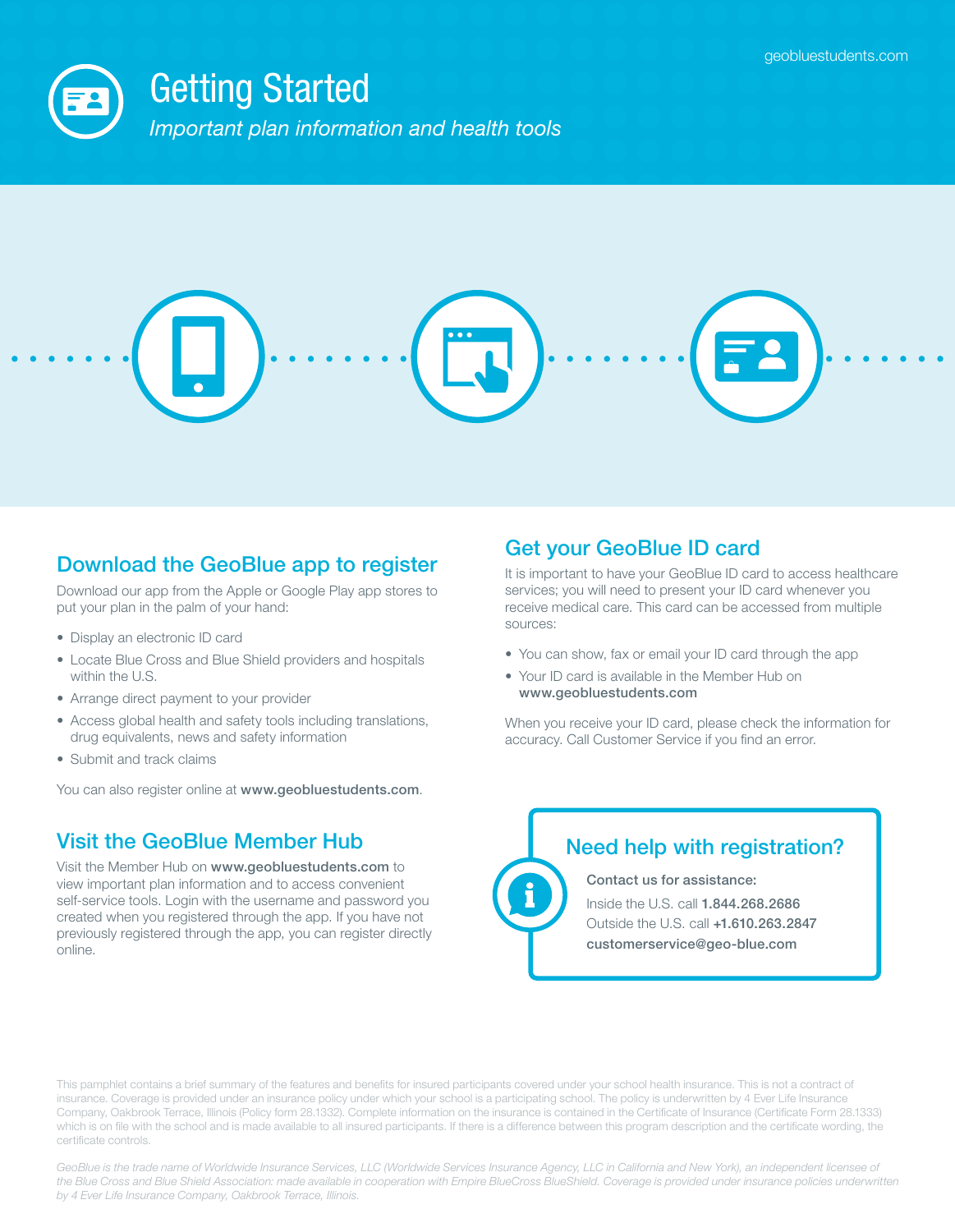

# <span id="page-3-0"></span>Getting Care

<span id="page-3-1"></span>*Get care when you are abroad: find providers and schedule appointments*

### 1. Find a provider

Outside the U.S. you have access to care through the GeoBlue provider network. To find a contracted doctor or facility, visit the "Provider Finder" section in the Member Hub on [www.geobluestudents.com](http://www.geobluestudents.com) or in the app. For optimal service, request Direct Pay at least 48 hours prior to your appointment to avoid paying out-of-pocket for medical care and submitting claims.\*

Outside of the U.S. you are free to see any provider you choose without a reduction of benefits. If you see a non-contracted provider, you may have to pay out of pocket for treatment and submit a claim.

#### 2. Schedule an appointment

To schedule an appointment, choose a participating provider or hospital through the Member Hub or app. Contact them directly using the information in their profile. After you make your appointment, contact us to provide the doctor's office with the information required to arrange Direct Pay. For optimal service, request Direct Pay at least 48 hours prior to your appointment. This is necessary when scheduling follow-up appointments as well. In many countries providers require payment at the time of the visit unless Direct Pay has been arranged.

Contact us to arrange for Direct Pay:

- Use [www.geobluestudents.com](http://www.geobluestudents.com) or the GeoBlue app
- Email [globalhealth@geo-blue.com](mailto:globalhealth@geo-blue.com)
- Call collect on +1.610.254.8771
- Call toll free inside the U.S. on 1.800.257.4823

#### 3. Request Direct Pay

To avoid paying up front for medical care and submitting a claim, arrange for Direct Pay:\*

- Use [www.geobluestudents.com](http://www.geobluestudents.com) or the GeoBlue app to find a provider, view a profile and complete a request form
- Email [globalhealth@geo-blue.com](mailto:globalhealth@geo-blue.com) the name of your provider, the reason for your appointment and the date and time of your scheduled visit
- Call collect on +1.610.254.8771

*For optimal service, request Direct Pay at least 48 hours prior to your appointment.* 

#### In the event of a medical emergency

You should go immediately to the nearest physician or hospital and then call the Medical Assistance phone number for 24/7 care located on the back of your ID card. We will then take the appropriate action to assist and monitor your medical care until the situation is resolved.

*\*Members are required to pay any applicable copayments, coinsurance or deductibles at the time of service.*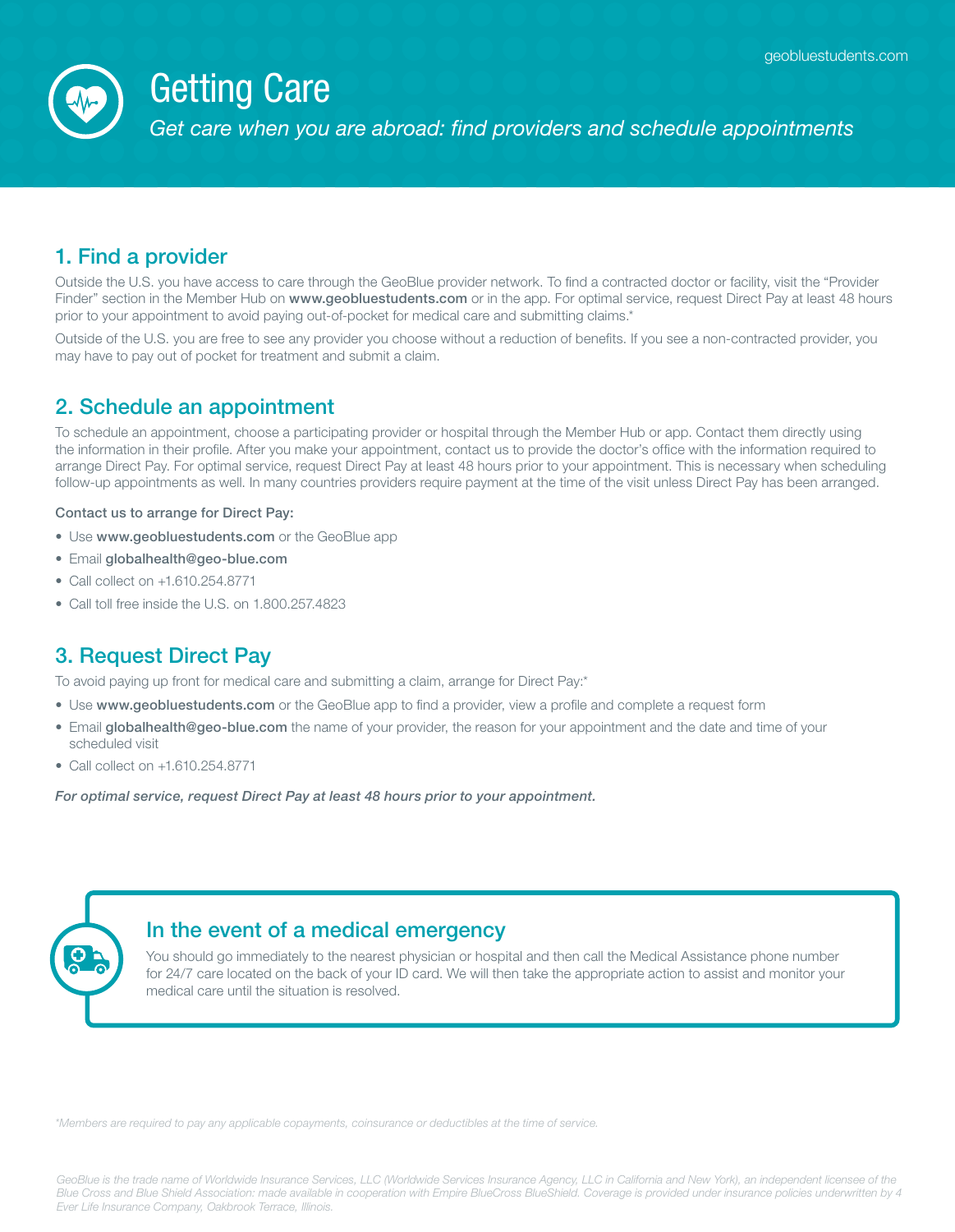

# Getting Care

*Get care when you are abroad: prescriptions, assistance and other services*

#### Prescription benefits

Your prescription medications are covered at 100%.\* Simply pay out of pocket and submit a claim for reimbursement. Submit claims electronically using the GeoBlue app or the "File an eClaim" link on the Member Hub. If you prefer to submit a paper claim form, click "How to File a Claim" in the Member Hub on [www.geobluestudents.com](http://www.geobluestudents.com) to download the appropriate claim form.

#### Service requests

If you need assistance with any non-urgent medical issue, you can submit a service request directly to our Global Health and Safety team. Common service requests include help managing prescriptions and finding specialists overseas.

To place a service request, visit the "Service Requests" section in the Member Hub on [www.geobluestudents.com](http://www.geobluestudents.com).

#### Assistance with appointment scheduling

While it's often easier to set up your own appointments, we can help when you are unsure about where to seek care. You may have a new diagnosis, be in a remote area with limited options, in need of translation, or struggling to adapt to your new surroundings.

To request help scheduling a convenient, cashless office visit with one of GeoBlue's trusted English-speaking doctors. Contact us 24/7: +1.610.254.8771.

*\*Certain limitations and exclusions apply to your coverage under this plan and may affect your coverage. Your Certificate of Insurance is on file with your school and in the Member Hub on [www.geobluestudents.com.](http://www.geobluestudents.com)*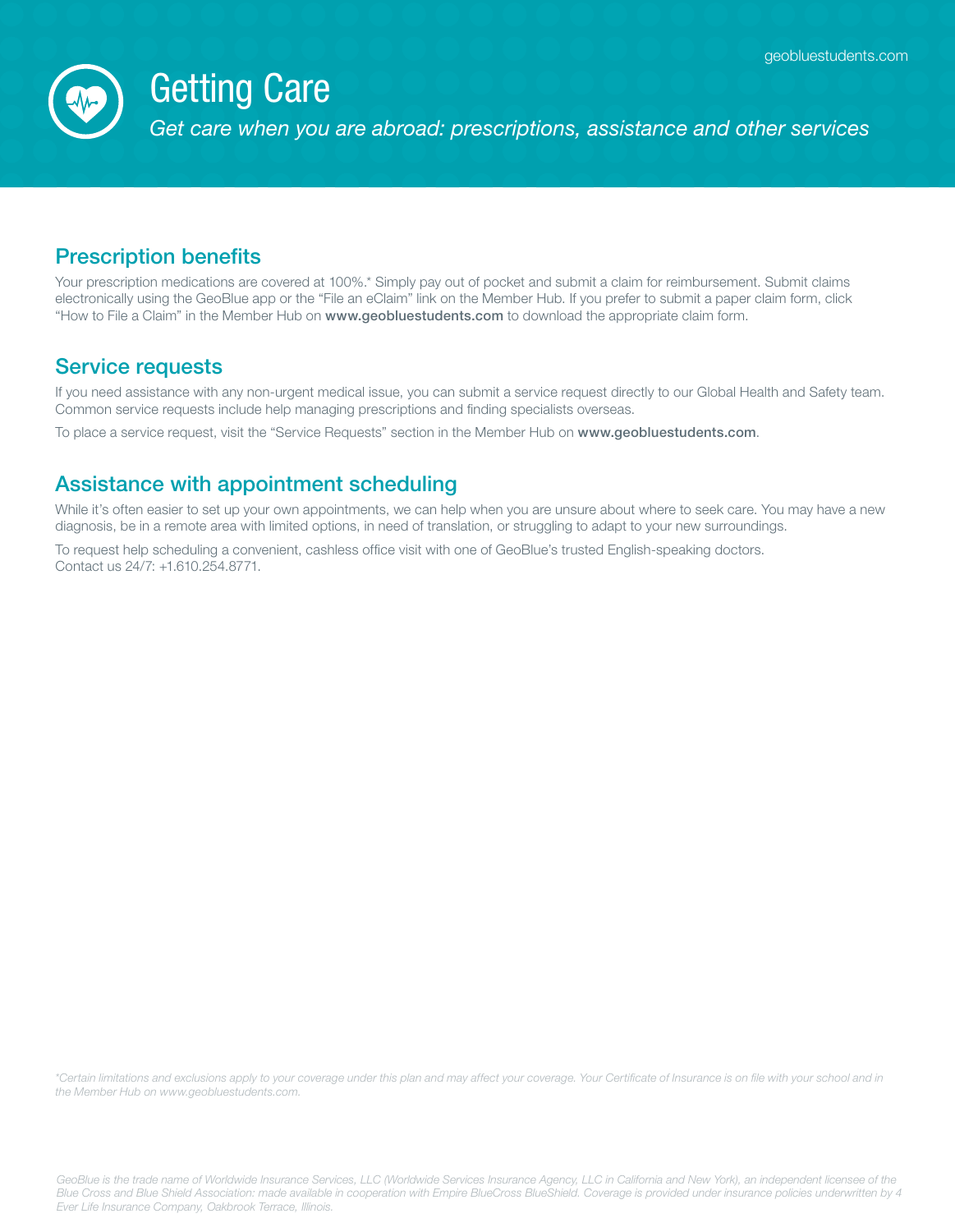

# Getting Care

*Get care when you are in the U.S.*

### Student health center

Student health centers are a convenient healthcare option for basic health services. Consult your school's resources for more specific information about the care available to you, location(s) and hours.

### Finding a provider

If you need care outside of what is available from your institution, you also have access to the Blue Cross and Blue Shield network within the U.S., Puerto Rico, and U.S. Virgin Islands. To find a doctor or facility, visit the "Provider Finder" section in the Member Hub on [www.geobluestudents.com](http://www.geobluestudents.com) or in the app.

#### Contact us for assistance:

- Toll free within the U.S. call 1.844.268.2686
- Outside the U.S. call +1.610.263.2847
- [customerservice@geo-blue.com](mailto:customerservice@geo-blue.com)

### Scheduling an appointment with a Blue Cross and Blue Shield provider

Call the provider to confirm they are in network and schedule your appointment. At the time of service, you will need to show the provider your GeoBlue ID card and tell them you are covered by Blue Cross and Blue Shield.

#### Using an out-of-network provider

This typically results in a higher coinsurance and may result in additional costs to you. If you receive care from an out-ofnetwork provider, you may need to pay out of pocket and submit a claim for reimbursement. Click "How to File a Claim" in the Member Hub on [www.geobluestudents.com](http://www.geobluestudents.com) to download the appropriate claim form. Submit claims electronically using the GeoBlue app or the "File an eClaim" link on the Member Hub.

### Prescription benefits

Present your ID card at any participating pharmacy and you will be charged in accordance with your plan benefits.\*

### Pre-authorization inside the U.S.

Your plan requires that certain services be pre-authorized before you receive them. Pre-authorization involves reviewing the medical necessity of certain procedures and can help determine the most appropriate setting for certain services and whether a different, equally effective treatment is available. Innovations in health care enable doctors to provide services, once provided exclusively in an inpatient setting, in many different settings, such as an outpatient department of a hospital or a doctor's office.

When you seek treatment, if your provider doesn't initiate preauthorization, you are responsible for initiating the pre-authorization process to determine whether the services are medically necessary. For more information regarding pre-authorization please see the Certification Requirements and Pre-Authorization section in your Certificate. To request pre-authorization, contact us: 1.800.952.3404.

#### Paying for care - Glossary of terms

In the U.S., your health plan typically pays your medical bills for you with the following exceptions:

- *Copay or Copayment:* The specific dollar amount you will pay at the time of service.
- *Coinsurance:* The percentage of the cost you are responsible for.
- *Deductible:* An amount you are responsible to pay for eligible expenses before the plan begins to pay.
- *Out-of-Network Provider:* Medical provider who is not contracted with Blue Cross and Blue Shield companies. This typically results in a higher coinsurance and may result in additional costs to you.

*See your Certificate of Coverage for details.*



#### In the event of a medical emergency

If you have an emergency, dial 911 or go to the closest Emergency Room immediately. If you're not sure whether your situation is an emergency, dial 911 and let the call-taker determine if you need emergency help. Once you are safe, call the Medical Assistance phone number for 24/7 care located on the back of your ID card. We will then take the appropriate action to assist and monitor your medical care until the situation is resolved.

*\*Certain limitations and exclusions apply to your coverage under this plan and may affect your coverage. Your Certificate of Insurance is on file with your school and in the Member Hub on [www.geobluestudents.com.](http://www.geobluestudents.com)*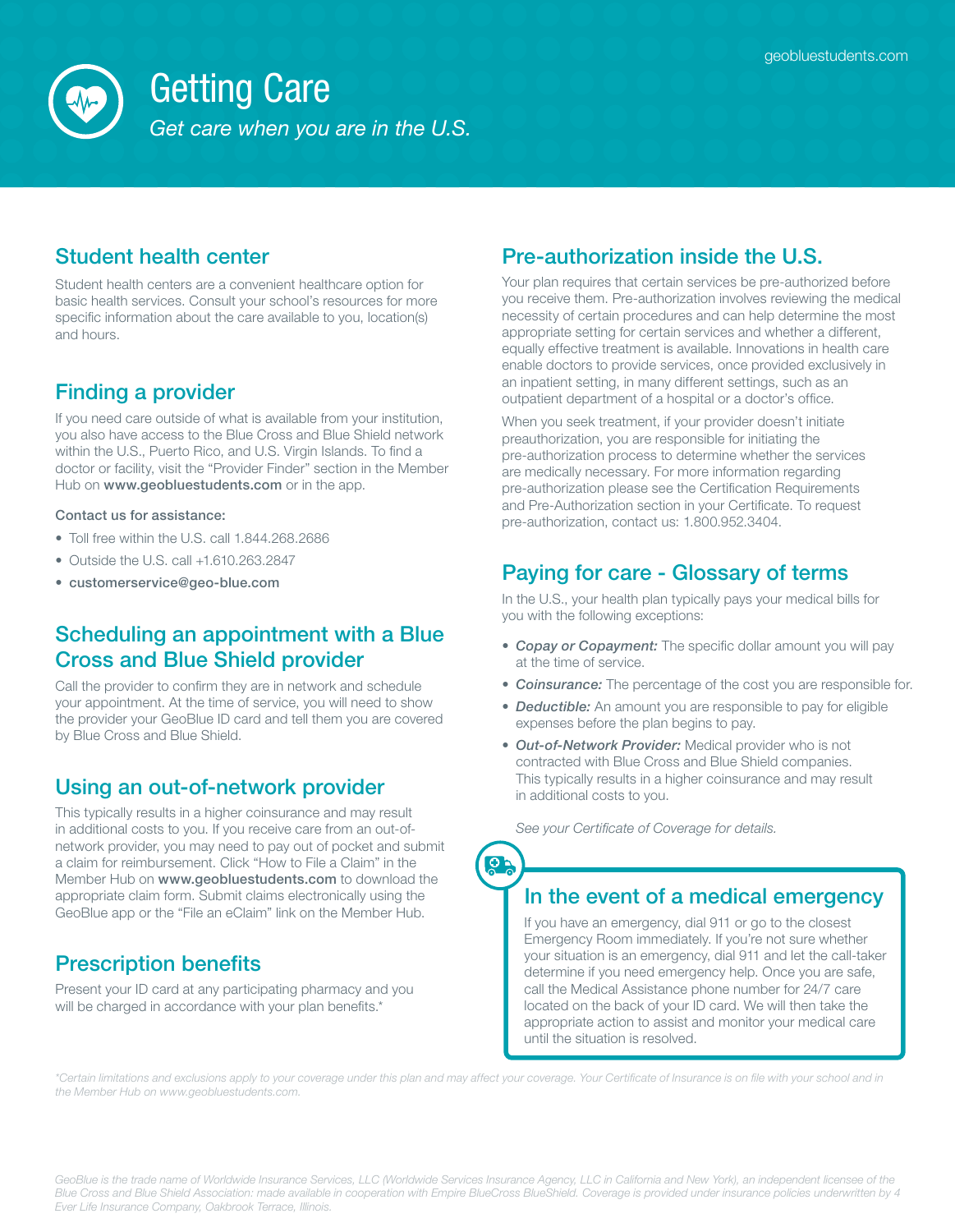<span id="page-6-0"></span>Accessing Self-Service Tools

<span id="page-6-1"></span>*Convenient online and mobile tools*

#### Find a doctor or facility

Review detailed profiles of contracted doctors to find the best match and then locate the office.

#### Translate medications

Find country-specific equivalents for prescription and over-the-counter medications.

#### Translate medical terms and phrases

Translate hundreds of key medical phrases and terms into the most widely spoken languages with audio clips and transliterations.

#### Understand health and security risks

Receive daily alerts detailing the latest security and health issues in your destination. View country or city profiles on crime, terrorism or natural disasters.

> Visit [www.geobluestudents.com](http://www.geobluestudents.com) or download the GeoBlue app to access self-service tools for navigating risks and finding the best care options.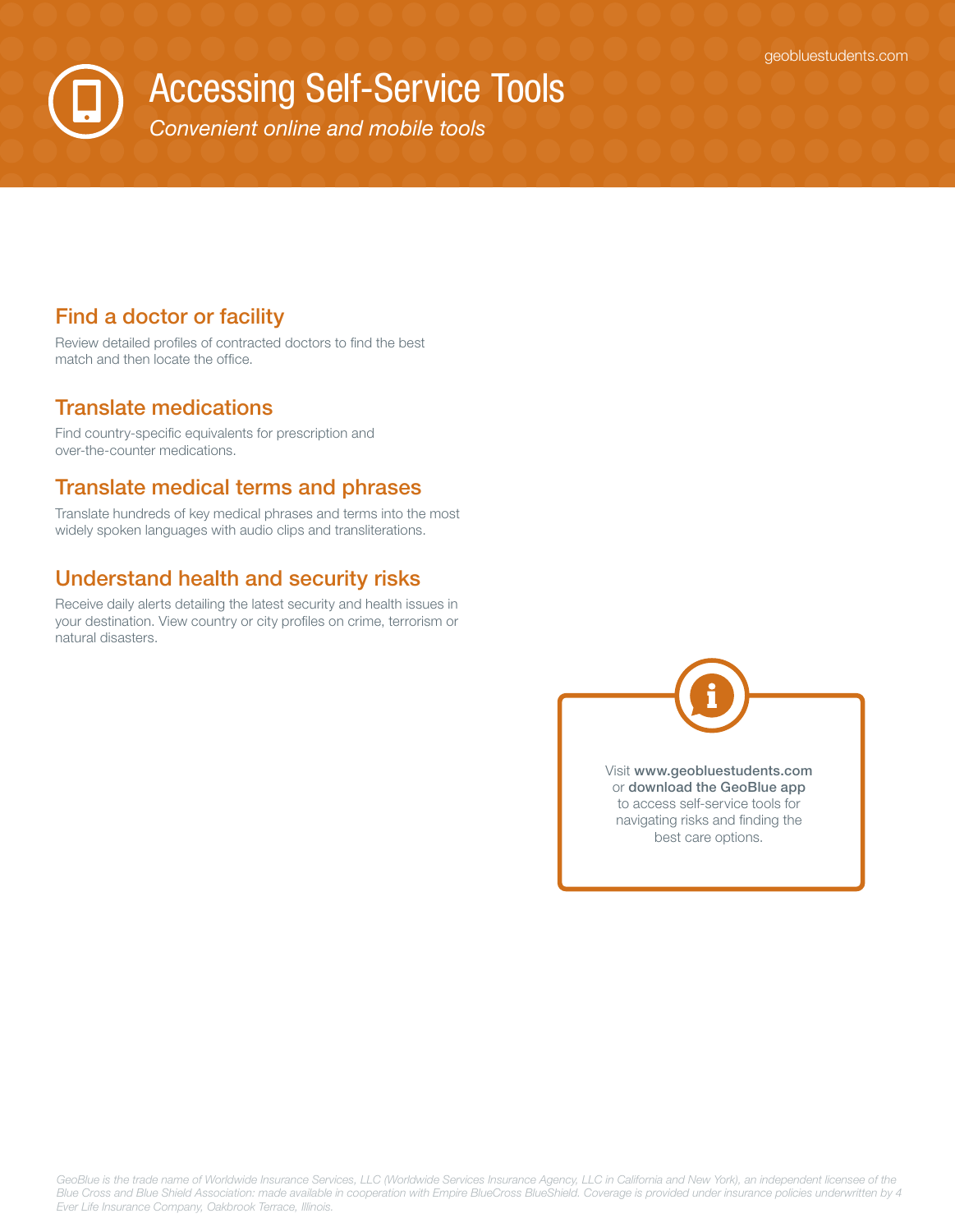

<span id="page-7-0"></span>Submitting a Claim

<span id="page-7-1"></span>*File a claim for reimbursement* 

#### eClaims

You can quickly and conveniently submit claims electronically, through the app or through the Member Hub on [www.geobluestudents.com](http://www.geobluestudents.com). Scanned paper documents are delivered directly to our Claims Department and your eClaims are saved in the Claims section of the Member Hub.

Choose "Claims" in the GeoBlue app or visit the "File an eClaim" section of the Member Hub on [www.geobluestudents.com](http://www.geobluestudents.com).

### Email and fax

If you prefer to submit a claim via email or fax, a printable claim form and detailed instructions are available in the Member Hub on [www.geobluestudents.com](http://www.geobluestudents.com).

Visit the "How to File a Claim" section of the Member Hub on [www.geobluestudents.com](http://www.geobluestudents.com) and click "How do you file a claim with GeoBlue?" to download the appropriate claim form.

Email: [claims@geo-blue.com](mailto:claims@geo-blue.com)

Fax: +1.610.482.9623

#### Postal mail

If you prefer to submit a claim via postal mail, a printable claim form and detailed instructions are available in the Member Hub on [www.geobluestudents.com](http://www.geobluestudents.com).

Visit the "How to File a Claim" section of the Member Hub on [www.geobluestudents.com](http://www.geobluestudents.com) and click "How do you file a claim with GeoBlue?" to download the appropriate claim form.

#### Claims Incurred Outside the U.S., Puerto Rico and U.S. Virgin Islands:

GeoBlue, Attn: Claims Department, P.O. Box 1748, Southeastern, PA 19399-1748, USA

#### Claims Incurred Inside the U.S., Puerto Rico and the U.S. Virgin Islands:

GeoBlue, P.O. Box 21974, Eagan, MN 55121

#### Checking the status of your claim

To check your claim status, choose "Claims" in the GeoBlue app or visit the "View My Claims" section of the Member Hub on [www.geobluestudents.com](http://www.geobluestudents.com).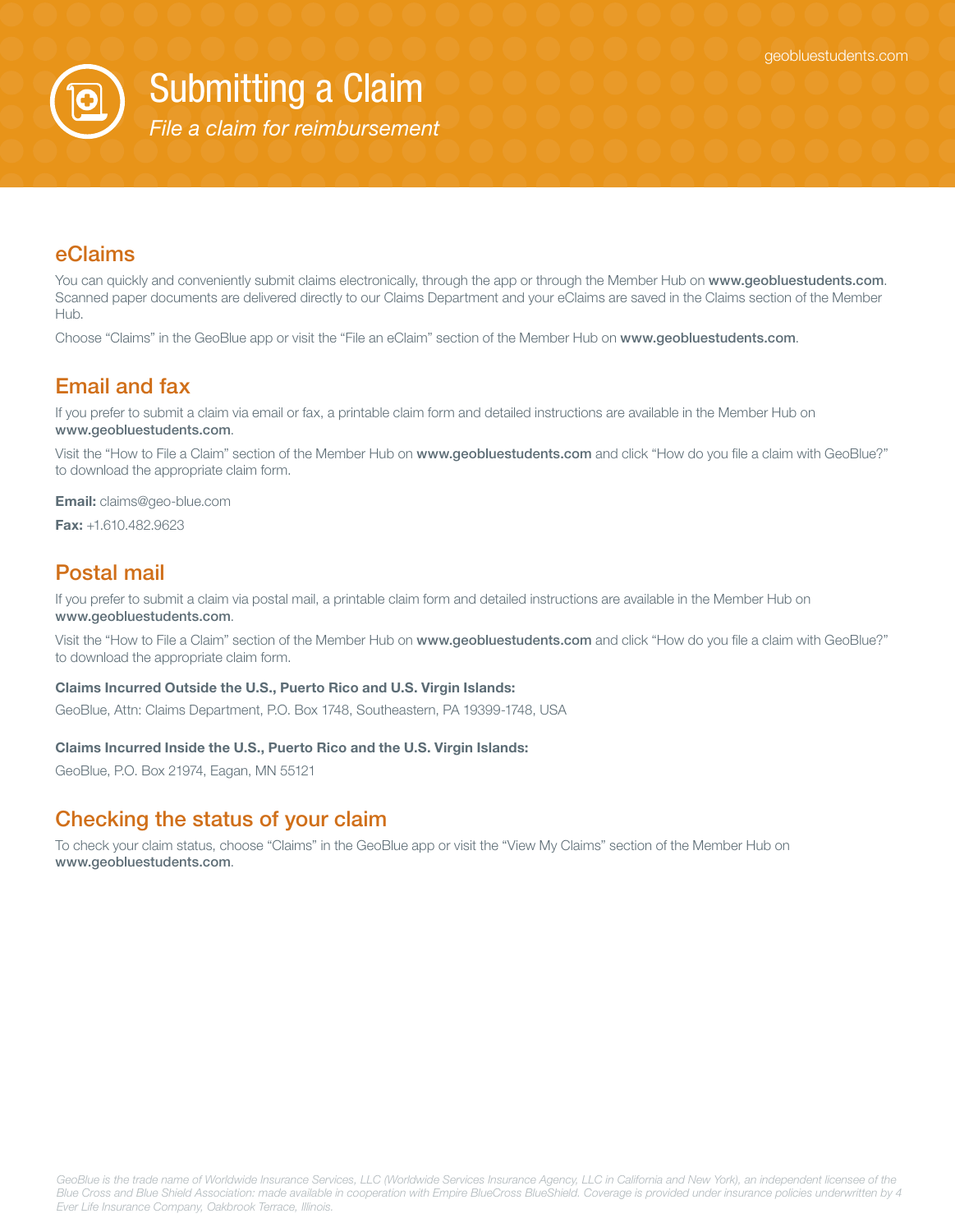

<span id="page-8-1"></span><span id="page-8-0"></span>*What* is *covered by your plan?* 

#### **New York University – Shanghai Campus Schedule of Benefits**

|                                                                                           | Outside the U.S. and                                                                                                                                                          | Out-of-Network, |
|-------------------------------------------------------------------------------------------|-------------------------------------------------------------------------------------------------------------------------------------------------------------------------------|-----------------|
|                                                                                           | In Network, Inside the U.S.                                                                                                                                                   | Inside the U.S. |
| Eligibility                                                                               | A Student and their eligible Dependents enrolled in New York University's sponsored or<br>approved travel program who are temporarily traveling outside of the United States. |                 |
| <b>Annual/Lifetime Limit</b>                                                              | Unlimited                                                                                                                                                                     | Unlimited       |
| <b>Pre-Existing Conditions</b>                                                            | Covered                                                                                                                                                                       | Covered         |
| <b>Deductible</b>                                                                         | \$0 Individual                                                                                                                                                                | \$0 Individual  |
| <b>Out-of-Pocket Limit</b>                                                                | n/a                                                                                                                                                                           | n/a             |
| <b>OFFICE VISITS</b>                                                                      |                                                                                                                                                                               |                 |
| <b>Primary Care &amp; Specialist Office Visits (or</b><br><b>Home Visits)</b>             | Covered in full                                                                                                                                                               | 0% Coinsurance  |
| <b>PREVENTIVE CARE - See benefit for description</b>                                      |                                                                                                                                                                               |                 |
| <b>Well Child Visits and Immunizations</b>                                                | Covered in full                                                                                                                                                               | 0% Coinsurance  |
| <b>Adult Annual Physical Examinations</b>                                                 | Covered in full                                                                                                                                                               | 0% Coinsurance  |
| <b>Adult Immunizations</b>                                                                | Covered in full                                                                                                                                                               | 0% Coinsurance  |
| <b>Routine Gynecological Services/Well</b><br><b>Woman Exams</b>                          | Covered in full                                                                                                                                                               | 0% Coinsurance  |
| <b>Mammograms, Screening and Diagnostic</b><br>Imaging for the Detection of Breast Cancer | Covered in full                                                                                                                                                               | 0% Coinsurance  |
| Sterilization Procedures for Women*                                                       | Covered in full                                                                                                                                                               | 0% Coinsurance  |
| Vasectomy                                                                                 | Covered in full                                                                                                                                                               | 0% Coinsurance  |
| <b>Bone Density Testing*</b>                                                              | Covered in full                                                                                                                                                               | 0% Coinsurance  |
| <b>Screening for Prostate Cancer</b>                                                      | Covered in full                                                                                                                                                               | 0% Coinsurance  |
| All other preventive services required by<br><b>USPSTF and HRSA.</b>                      | Covered in full                                                                                                                                                               | 0% Coinsurance  |

This pamphlet contains a brief summary of the features and benefits for insured participants covered under your school health insurance. This is not a contract of insurance. Coverage is provided under an insurance policy under which your school is a participating school. The policy is underwritten by 4 Ever Life Insurance Company, Oakbrook Terrace, Illinois. Complete information on the insurance is contained in the Certificate of Insurance which is on file with the school and is made available to all insured participants. If there is a difference between this program description and the certificate wording, the certificate controls.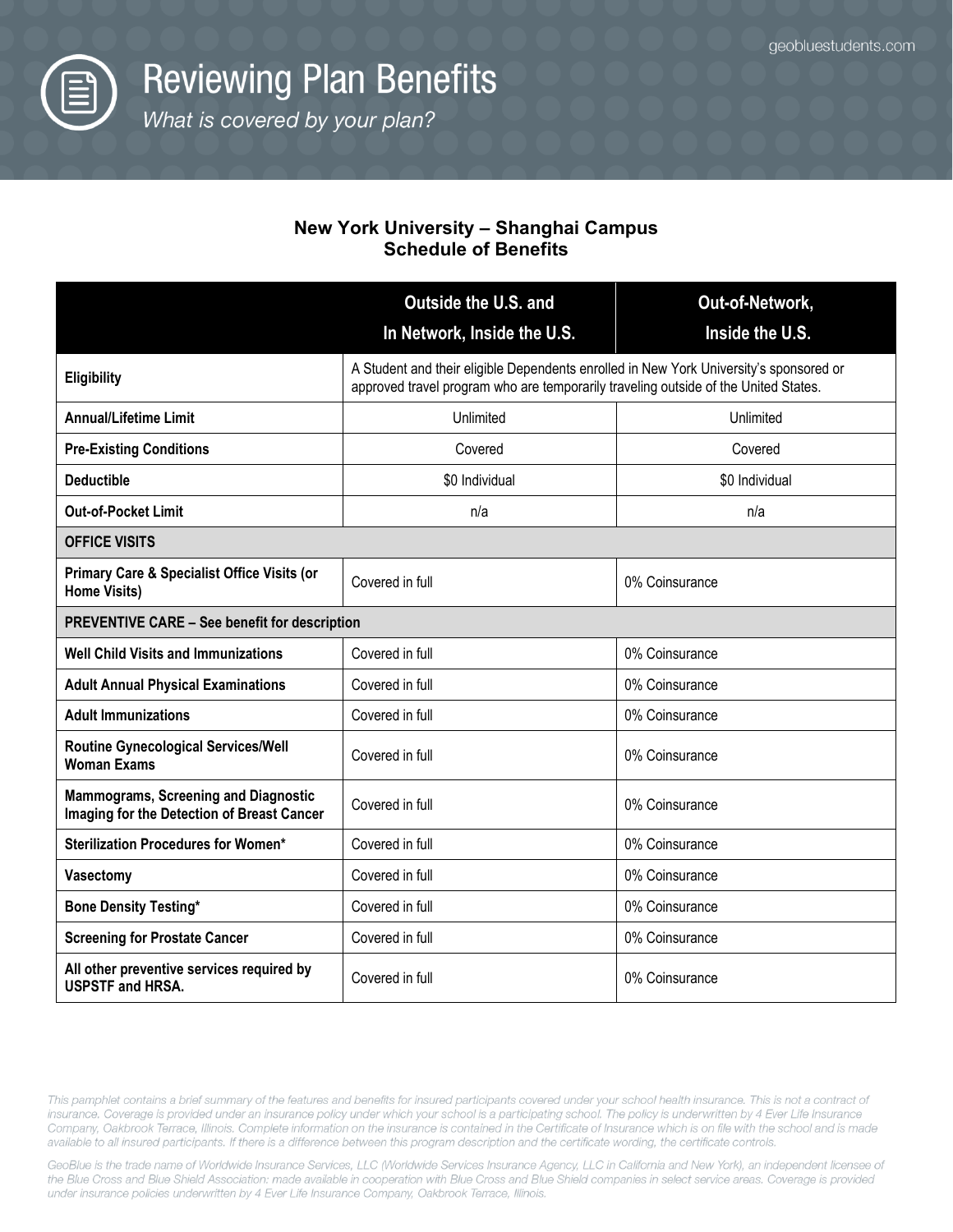

What is covered by your plan?

|                                                                                                                                                                | Outside the U.S. and<br>In Network, Inside the U.S. | Out-of-Network,<br>Inside the U.S. |
|----------------------------------------------------------------------------------------------------------------------------------------------------------------|-----------------------------------------------------|------------------------------------|
| <b>EMERGENCY CARE</b>                                                                                                                                          |                                                     |                                    |
| <b>Pre-Hospital Emergency Medical Services</b><br>(Ambulance Services)                                                                                         | Covered in full                                     | 0% Coinsurance                     |
| Non-Emergency Ambulance Services*                                                                                                                              | Covered in full                                     | 0% Coinsurance                     |
| <b>Emergency Department</b>                                                                                                                                    | Covered in full                                     | 0% Coinsurance                     |
| <b>Urgent Care Center</b>                                                                                                                                      | Covered in full                                     | 0% Coinsurance                     |
| PROFESSIONAL SERVICES and OUTPATIENT CARE                                                                                                                      |                                                     |                                    |
| Acupuncture                                                                                                                                                    | Covered in full                                     | 0% Coinsurance                     |
| <b>Advanced Imaging Services*</b>                                                                                                                              | Covered in full                                     | 0% Coinsurance                     |
| <b>Allergy Testing and Treatment</b>                                                                                                                           | Covered in full                                     | 0% Coinsurance                     |
| Ambulatory Surgical Center Facility Fee*                                                                                                                       | Covered in full                                     | 0% Coinsurance                     |
| Anesthesia Services*                                                                                                                                           | Covered in full                                     | 0% Coinsurance                     |
| Autologous Blood Banking*                                                                                                                                      | Covered in full                                     | 0% Coinsurance                     |
| Cardiac and Pulmonary Rehabilitation*                                                                                                                          | Covered in full                                     | 0% Coinsurance                     |
| Chemotherapy*                                                                                                                                                  | Covered in full                                     | 0% Coinsurance                     |
| <b>Chiropractic Services</b>                                                                                                                                   | Covered in full                                     | 0% Coinsurance                     |
| <b>Clinical Trials*</b>                                                                                                                                        | Covered in full                                     | 0% Coinsurance                     |
| <b>Diagnostic Testing</b>                                                                                                                                      | Covered in full                                     | 0% Coinsurance                     |
| Dialysis*                                                                                                                                                      | Covered in full                                     | 0% Coinsurance                     |
| <b>Habilitation Services*</b><br>(Physical Therapy, Occupational Therapy or<br>Speech Therapy)<br>60 visits per condition, per Plan Year combined<br>therapies | Covered in full                                     | 0% Coinsurance                     |
| Home Health Care*<br>40 visits per Plan Year                                                                                                                   | Covered in full                                     | 0% Coinsurance                     |
| <b>Infertility Services*</b>                                                                                                                                   | Covered in full                                     | 0% Coinsurance                     |

This pamphlet contains a brief summary of the features and benefits for insured participants covered under your school health insurance. This is not a contract of insurance. Coverage is provided under an insurance policy under which your school is a participating school. The policy is underwritten by 4 Ever Life Insurance Company, Oakbrook Terrace, Illinois. Complete information on the insurance is contained in the Certificate of Insurance which is on file with the school and is made available to all insured participants. If there is a difference between this program description and the certificate wording, the certificate controls.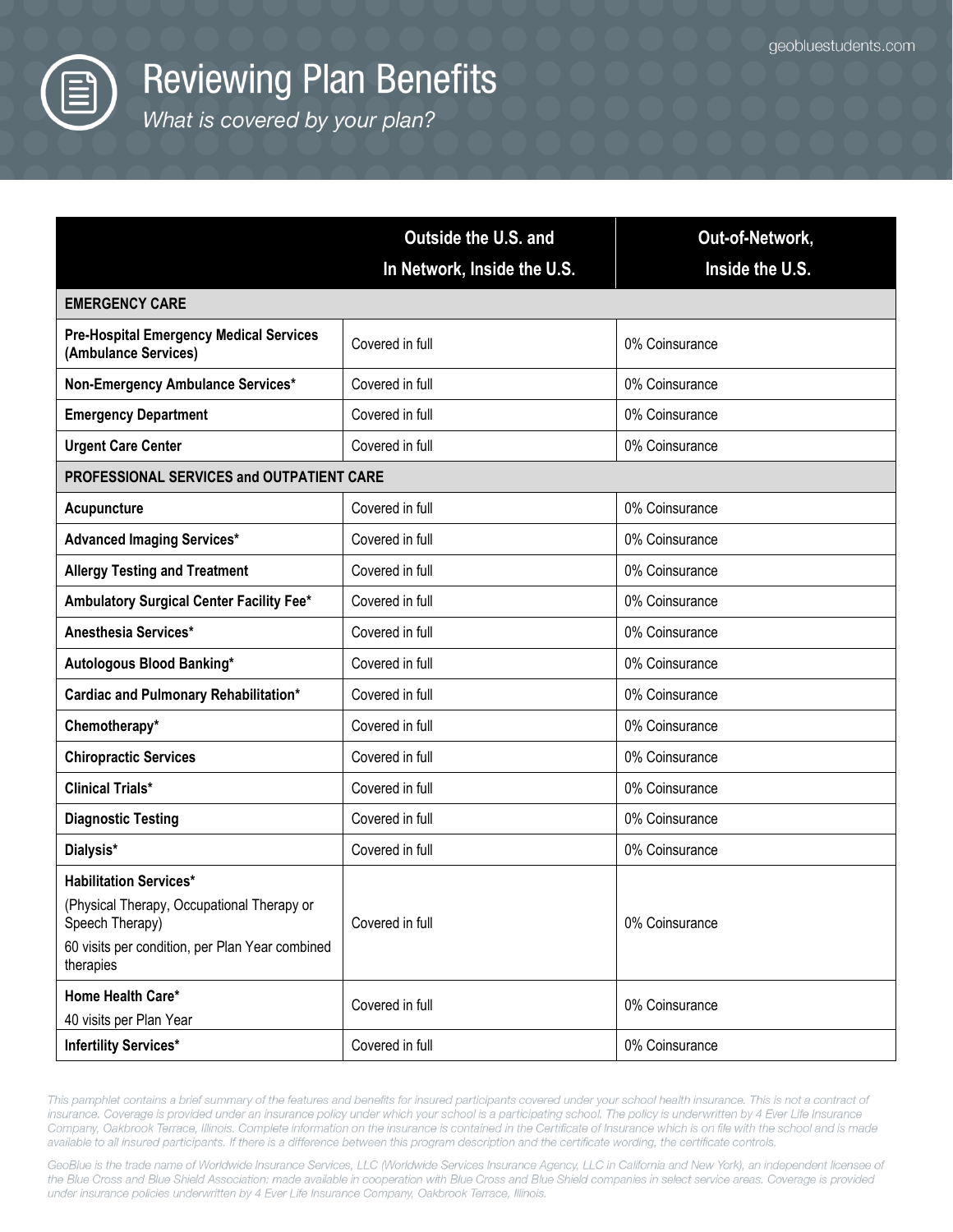

What is covered by your plan?

|                                                                                                                          | <b>Outside the U.S. and</b> | Out-of-Network, |
|--------------------------------------------------------------------------------------------------------------------------|-----------------------------|-----------------|
|                                                                                                                          | In Network, Inside the U.S. | Inside the U.S. |
| Infusion Therapy*                                                                                                        |                             |                 |
| Home infusion counts toward home health care<br>visit limits                                                             | Covered in full             | 0% Coinsurance  |
| <b>Inpatient Medical Visits*</b>                                                                                         | Covered in full             | 0% Coinsurance  |
| <b>Interruption of Pregnancy</b>                                                                                         |                             |                 |
| <b>Medically Necessary Abortions</b><br>٠                                                                                | Covered in full             | 0% Coinsurance  |
| <b>Elective Abortions</b><br>One (1) procedure per Plan Year                                                             | Covered in full             | 0% Coinsurance  |
| <b>Laboratory Procedures</b>                                                                                             | Covered in full             | 0% Coinsurance  |
| Maternity and Newborn Care*                                                                                              |                             |                 |
| <b>Prenatal Care</b>                                                                                                     |                             |                 |
| Prenatal Care provided in<br>accordance with the comprehensive<br>guidelines supported by USPSTF and<br><b>HRSA</b>      | Covered in full             | 0% Coinsurance  |
| When Prenatal Care is not provided<br>in accordance with the<br>comprehensive guidelines supported<br>by USPSTF and HRSA | Covered in full             | 0% Coinsurance  |
| Inpatient Hospital Services and Birthing<br>Center                                                                       | Covered in full             | 0% Coinsurance  |
| Physician and Midwife Services for<br>Delivery                                                                           | Covered in full             | 0% Coinsurance  |
| Breastfeeding Support, Counseling and<br>$\bullet$<br>Supplies, Including Breast Pumps                                   | Covered in full             | 0% Coinsurance  |
| Postnatal Care                                                                                                           | Covered in full             | 0% Coinsurance  |
| <b>Outpatient Hospital Surgery Facility Charge</b>                                                                       | Covered in full             | 0% Coinsurance  |
| <b>Preadmission Testing</b>                                                                                              | Covered in full             | 0% Coinsurance  |
| <b>Prescription Drugs Administered in Office</b><br>or Outpatient Facilities *                                           | Covered in full             | 0% Coinsurance  |

This pamphlet contains a brief summary of the features and benefits for insured participants covered under your school health insurance. This is not a contract of insurance. Coverage is provided under an insurance policy under which your school is a participating school. The policy is underwritten by 4 Ever Life Insurance Company, Oakbrook Terrace, Illinois. Complete information on the insurance is contained in the Certificate of Insurance which is on file with the school and is made available to all insured participants. If there is a difference between this program description and the certificate wording, the certificate controls.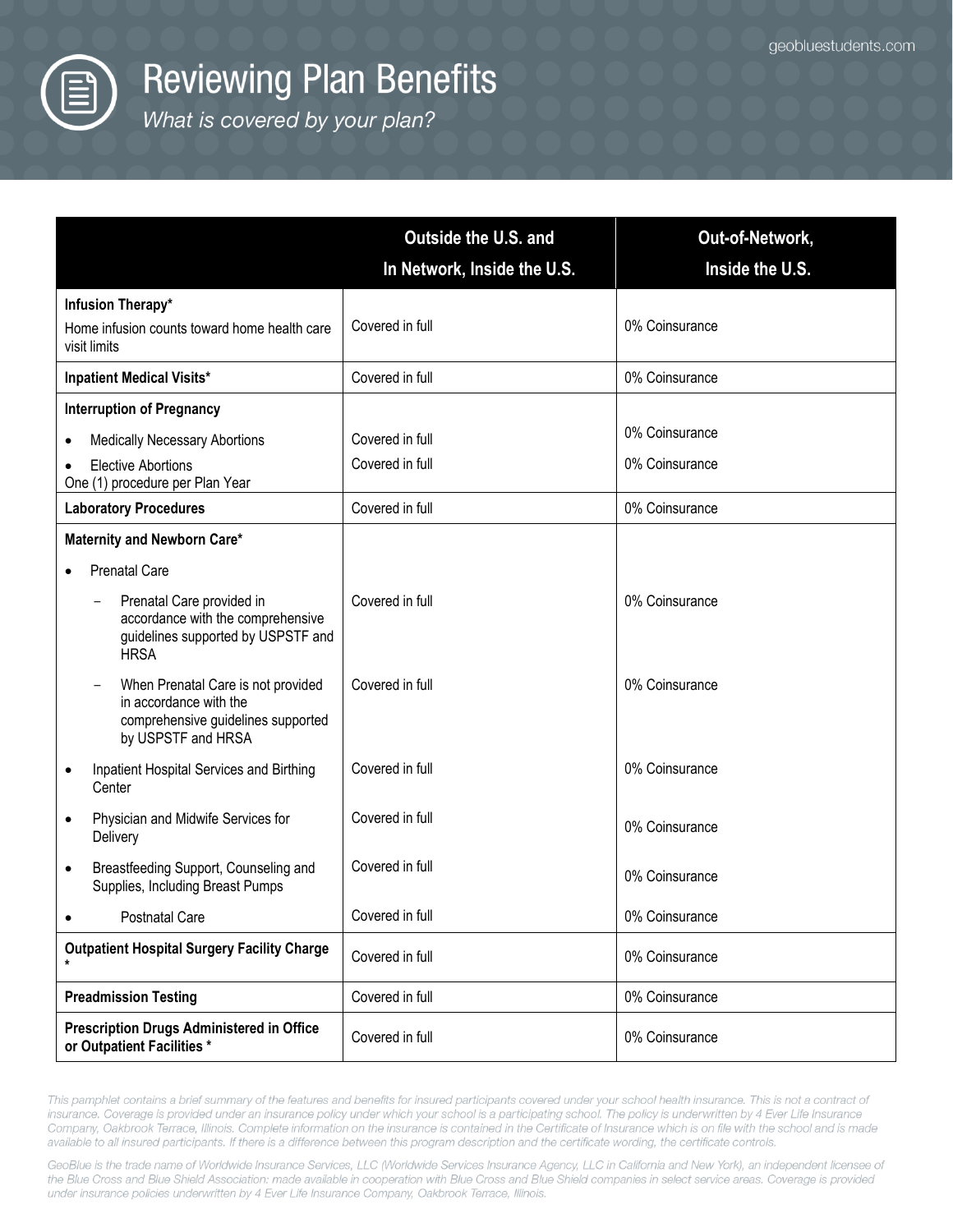

What is covered by your plan?

|                                                                                                                                                         | Outside the U.S. and                   | Out-of-Network,                        |
|---------------------------------------------------------------------------------------------------------------------------------------------------------|----------------------------------------|----------------------------------------|
|                                                                                                                                                         | In Network, Inside the U.S.            | Inside the U.S.                        |
| <b>Diagnostic Radiology Services</b>                                                                                                                    | Covered in full                        | 0% Coinsurance                         |
| <b>Therapeutic Radiology Services *</b>                                                                                                                 | Covered in full                        | 0% Coinsurance                         |
| Rehabilitation Services (Physical Therapy,<br>Occupational Therapy or Speech Therapy) *<br>60 visits per condition, per Plan Year combined<br>therapies | Covered in full                        | 0% Coinsurance                         |
| <b>Retail Health Clinic Care</b>                                                                                                                        | Covered in full                        | 0% Coinsurance                         |
| <b>Second Opinions</b>                                                                                                                                  | Covered in full                        | 0% Coinsurance                         |
| <b>Surgical Services</b>                                                                                                                                | Covered in full                        | 0% Coinsurance                         |
| ADDITIONAL SERVICES, EQUIPMENT and DEVICES                                                                                                              |                                        |                                        |
| <b>ABA Treatment for Autism Spectrum</b><br><b>Disorder</b>                                                                                             | Covered in full                        | 0% Coinsurance                         |
| <b>Assistive Communication Devices for</b><br><b>Autism Spectrum Disorder</b>                                                                           | Covered in full                        | 0% Coinsurance                         |
| Diabetic Equipment, Supplies and Self-<br><b>Management Education</b>                                                                                   |                                        |                                        |
| Insulin (Up to a 90-day supply)<br>$\bullet$                                                                                                            | See the Prescription Drug Cost-Sharing | See the Prescription Drug Cost-Sharing |
| Diabetic Education, Equipment and<br>$\bullet$<br>Supplies                                                                                              | Covered in full                        | 0% Coinsurance                         |
| Durable Medical Equipment and Braces *                                                                                                                  | Covered in full                        | 0% Coinsurance                         |
| <b>External Hearing Aids*</b><br>Single purchase once every three (3) years                                                                             | Covered in full                        | 0% Coinsurance                         |
| Cochlear Implants *<br>One (1) per year per time Covered                                                                                                | Covered in full                        | 0% Coinsurance                         |
| <b>Hospice Care*</b><br>210 days per Plan Year                                                                                                          | Covered in full                        | 0% Coinsurance                         |
| <b>Medical Supplies</b>                                                                                                                                 | Covered in full                        | 0% Coinsurance                         |

This pamphlet contains a brief summary of the features and benefits for insured participants covered under your school health insurance. This is not a contract of insurance. Coverage is provided under an insurance policy under which your school is a participating school. The policy is underwritten by 4 Ever Life Insurance Company, Oakbrook Terrace, Illinois. Complete information on the insurance is contained in the Certificate of Insurance which is on file with the school and is made available to all insured participants. If there is a difference between this program description and the certificate wording, the certificate controls.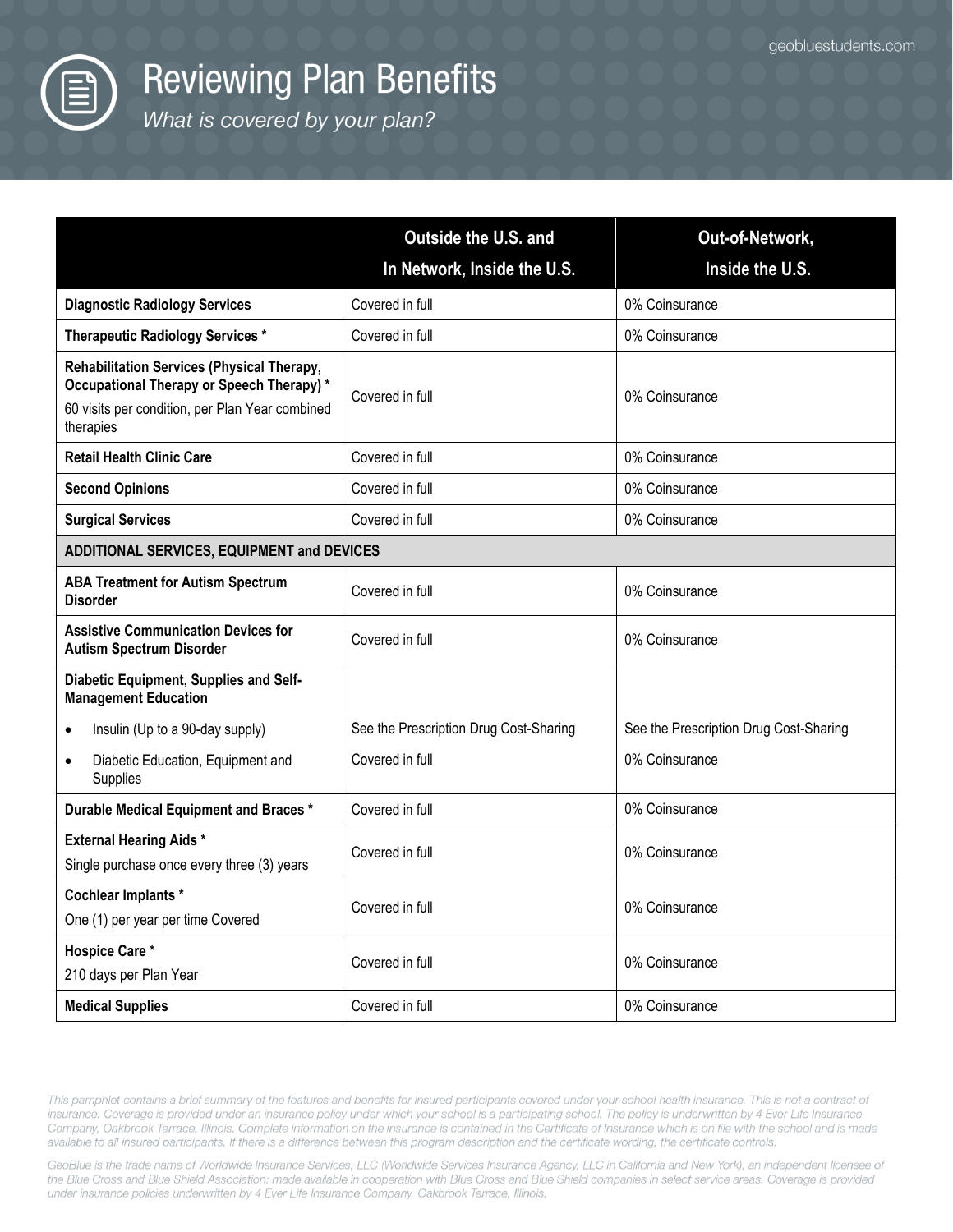

What is covered by your plan?

|                                                                                                                                                                                      | <b>Outside the U.S. and</b><br>In Network, Inside the U.S. | Out-of-Network,<br>Inside the U.S. |
|--------------------------------------------------------------------------------------------------------------------------------------------------------------------------------------|------------------------------------------------------------|------------------------------------|
| <b>Prosthetic Devices*</b>                                                                                                                                                           |                                                            |                                    |
| One (1) prosthetic device, per limb, per lifetime<br>with coverage for repairs and replacements                                                                                      | Covered in full                                            | 0% Coinsurance                     |
| <b>INPATIENT SERVICES and FACILITIES</b>                                                                                                                                             |                                                            |                                    |
| <b>Inpatient Hospital for a Continuous</b><br>Confinement*                                                                                                                           | Covered in full                                            | 0% Coinsurance                     |
| <b>Observation Stay</b>                                                                                                                                                              | Covered in full                                            | 0% Coinsurance                     |
| <b>Skilled Nursing Facility *</b><br>200 days per Plan Year                                                                                                                          | Covered in full                                            | 0% Coinsurance                     |
| <b>Inpatient Habilitation Services</b>                                                                                                                                               | Covered in full                                            | 0% Coinsurance                     |
| <b>Inpatient Rehabilitation Services</b>                                                                                                                                             | Covered in full                                            | 0% Coinsurance                     |
| <b>MENTAL HEALTH and SUBSTANCE USE DISORDER SERVICES</b><br>(All mental health and substance use benefits will be paid at the same level of coinsurance as any other illness/injury) |                                                            |                                    |
| Inpatient Mental Health Care for a<br>continuous confinement when in a Hospital<br>(including Residential Treatment) *                                                               | Covered in full                                            | 0% Coinsurance                     |
| Outpatient Mental Health Care*                                                                                                                                                       | Covered in full                                            | 0% Coinsurance                     |
| <b>Inpatient Substance Use Services for a</b><br>continuous confinement when in a Hospital<br>(including Residential Treatment) *                                                    | Covered in full                                            | 0% Coinsurance                     |
| <b>Outpatient Substance Use Services</b>                                                                                                                                             | Covered in full                                            | 0% Coinsurance,                    |
| <b>PRESCRIPTION DRUGS - from a Retail Pharmacy</b>                                                                                                                                   |                                                            |                                    |
| Tier 1- Generic                                                                                                                                                                      | Covered in full                                            | 0% Coinsurance                     |
| Tier 2 - Preferred Brand                                                                                                                                                             | Covered in full                                            | 0% Coinsurance                     |
| Tier 3 - Non-Preferred Brand                                                                                                                                                         | Covered in full                                            | 0% Coinsurance                     |
| <b>ENTERAL FORMULAS</b>                                                                                                                                                              |                                                            |                                    |
| Tier 1- Generic                                                                                                                                                                      | Covered in full                                            | 0% Coinsurance                     |
| Tier 2 - Preferred Brand                                                                                                                                                             | Covered in full                                            | 0% Coinsurance                     |

This pamphlet contains a brief summary of the features and benefits for insured participants covered under your school health insurance. This is not a contract of insurance. Coverage is provided under an insurance policy under which your school is a participating school. The policy is underwritten by 4 Ever Life Insurance Company, Oakbrook Terrace, Illinois. Complete information on the insurance is contained in the Certificate of Insurance which is on file with the school and is made available to all insured participants. If there is a difference between this program description and the certificate wording, the certificate controls.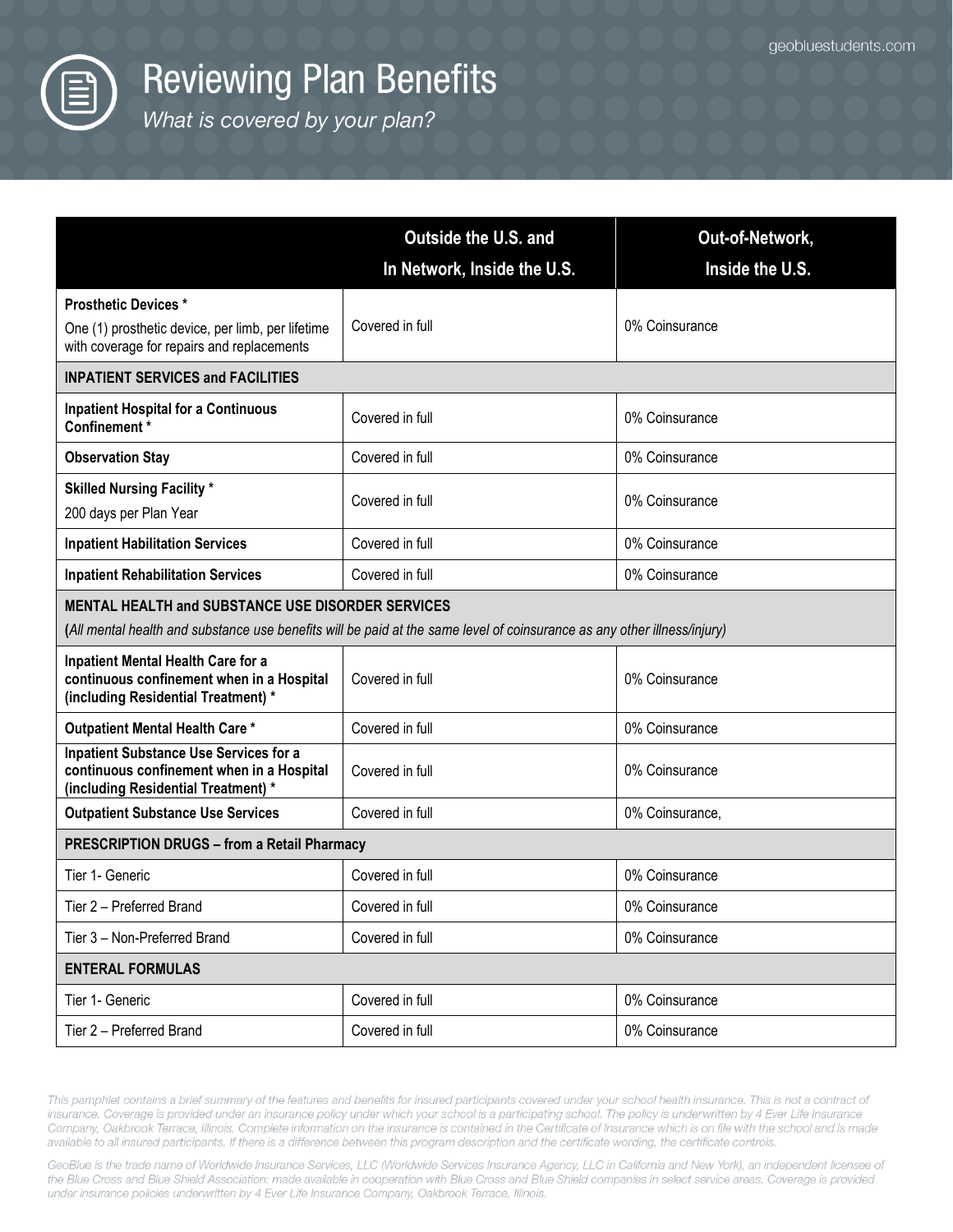

What is covered by your plan?

|                              | Outside the U.S. and<br>In Network, Inside the U.S. | Out-of-Network,<br><b>Inside the U.S.</b> |
|------------------------------|-----------------------------------------------------|-------------------------------------------|
| Tier 3 – Non-Preferred Brand | Covered in full                                     | 0% Coinsurance                            |

When medical services are sought inside the United States, all in-network Preauthorization requests are the responsibility of Your Participating Provider. You will not be penalized for a Participating Provider's failure to obtain a required Preauthorization. However, if services are not covered under the Certificate, You will be responsible for the full cost of the services.

| <b>ADDITIONAL COVERAGES</b>                                                                    | Worldwide                                                        |
|------------------------------------------------------------------------------------------------|------------------------------------------------------------------|
| <b>Pediatric Dental Care</b>                                                                   |                                                                  |
| <b>Preventive Dental Care</b>                                                                  | 20% Coinsurance, not subject to Deductible                       |
| <b>Routine Dental Care</b><br>$\bullet$                                                        | 20% Coinsurance, not subject to Deductible                       |
| Major Dental Care (Oral Surgery, Endodontics, Periodontics and<br>$\bullet$<br>Prosthodontics) | 50% Coinsurance, not subject to Deductible                       |
| Orthodontics                                                                                   | 50% Coinsurance, not subject to Deductible                       |
| <b>Pediatric Vision Care</b>                                                                   |                                                                  |
| Exams - One (1) exam per Plan Year                                                             | 0% Coinsurance, not subject to Deductible                        |
| Lenses and Frames or Contact Lenses                                                            | 0% Coinsurance, not subject to Deductible                        |
| <b>Wellness Benefit</b><br>Gym Reimbursement<br>$\bullet$                                      | Up to \$200 per six (6) month period;                            |
| <b>Accidental Death &amp; Dismemberment Benefit</b>                                            | Maximum Benefit: Principal Sum up to \$10,000 per insured Member |
| <b>Emergency Medical Transportation</b>                                                        | Maximum Benefit up to \$250,000                                  |
| <b>Repatriation of Mortal Remains</b>                                                          | 100% of the actual cost                                          |
| <b>Emergency Family Travel Arrangements</b>                                                    | Maximum Benefit up to \$5,000                                    |

#### **Exclusions and Limitations**

No coverage is available under this Certificate for the following:

- 1. **Aviation.** We do not Cover services arising out of aviation, other than as a fare-paying passenger on a scheduled or charter flight operated by a scheduled airline.
- 2. **Convalescent and Custodial Care:** We do not Cover services related to rest cures, custodial care or transportation. "Custodial care" means help in transferring, eating, dressing, bathing, toileting and other such related activities. Custodial care does not include Covered Services

This pamphlet contains a brief summary of the features and benefits for insured participants covered under your school health insurance. This is not a contract of insurance. Coverage is provided under an insurance policy under which your school is a participating school. The policy is underwritten by 4 Ever Life Insurance Company, Oakbrook Terrace, Illinois. Complete information on the insurance is contained in the Certificate of Insurance which is on file with the school and is made available to all insured participants. If there is a difference between this program description and the certificate wording, the certificate controls.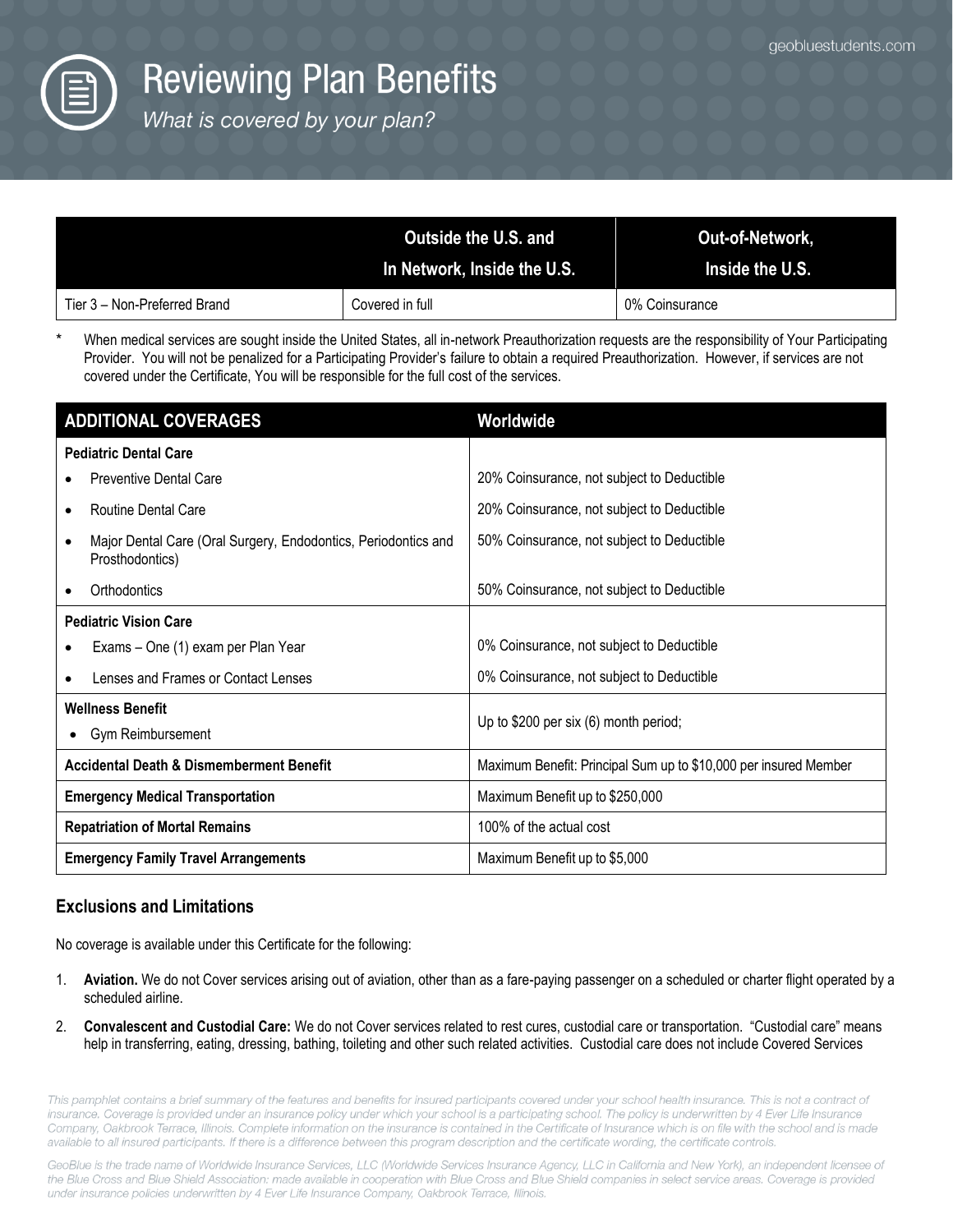

What is covered by your plan?

determined to be Medically Necessary.

- 3. **Conversion Therapy.** We do not Cover conversion therapy. Conversion therapy is any practice by a mental health professional that seeks to change the sexual orientation or gender identity of a Member under 18 years of age, including efforts to change behaviors, gender expressions, or to eliminate or reduce sexual or romantic attractions or feelings toward individuals of the same sex. Conversion therapy does not include counseling or therapy for any individual who is seeking to undergo a gender transition or who is in the process of undergoing a gender transition, that provides acceptance, support and understanding of an individual or the facilitation of an individual's coping, social support, and identity exploration and development, including sexual orientation-neutral interventions to prevent or address unlawful conduct or unsafe sexual practices, provided that the counseling or therapy does not seek to change sexual orientation or gender identity.
- 4. **Cosmetic Services:** We do not Cover cosmetic services, Prescription Drugs, or surgery, unless otherwise specified, except that cosmetic surgery shall not include reconstructive surgery when such service is incidental to or follows surgery resulting from trauma, infection or diseases of the involved part, and reconstructive surgery because of congenital disease or anomaly of a covered Child which has resulted in a functional defect. We also Cover services in connection with reconstructive surgery following a mastectomy, as provided elsewhere in this Certificate. Cosmetic surgery does not include surgery determined to be Medically Necessary. If a claim for a procedure listed in 11 NYCRR 56 (e.g., certain plastic surgery and dermatology procedures) is submitted retrospectively and without medical information, any denial will not be subject to the Utilization Review process in the Utilization Review and External Appeal sections of this Certificate unless medical information is submitted.
- 5. **Dental Services:** We do not Cover dental services except for: care or treatment due to accidental injury to sound natural teeth within 12 months of the accident; dental care or treatment necessary due to congenital disease or anomaly; or dental care or treatment specifically stated in the Outpatient and Professional Services and Pediatric Dental Care section of this Certificate*.*
- 6. **Experimental or Investigational Treatment:** We do not Cover any health care service, procedure, treatment, device or Prescription Drug that is experimental or investigational. However, We will Cover experimental or investigational treatments, including treatment for Your rare disease or patient costs for Your participation in a clinical trial as described in the Outpatient and Professional Services section of this Certificate, when Our denial of services is overturned by an External Appeal Agent certified by the State. However, for clinical trials, We will not Cover the costs of any investigational drugs or devices, non-health services required for You to receive the treatment, the costs of managing the research, or costs that would not be Covered under this Certificate for non-investigational treatments. See the Utilization Review and External Appeal sections of this Certificate for a further explanation of Your Appeal rights.
- 7. **Felony Participation:** We do not Cover any illness, treatment or medical condition due to Your participation in a felony, riot or insurrection. This exclusion does not apply to Coverage for services involving injuries suffered by a victim of an act of domestic violence or for services as a result of Your medical condition (including both physical and mental health conditions).
- *8.* **Foot Care:** We do not Cover routine foot care in connection with corns, calluses, flat feet, fallen arches, weak feet, chronic foot strain or symptomatic complaints of the feet. However, we will Cover foot care when You have a specific medical condition or disease resulting in circulatory deficits or areas of decreased sensation in Your legs or feet.
- 9. **Government Facility:** We do not Cover care or treatment provided in a Hospital that is owned or operated by any federal, state or other governmental entity, except as otherwise required by law unless You are taken to the Hospital because it is close to the place where You were injured or became ill and Emergency Services are provided to treat Your Emergency Condition.
- 10. **Medically Necessary:** In general, We will not Cover any health care service, procedure, treatment, test, device or Prescription Drug that We determine is not Medically Necessary. If an External Appeal Agent certified by the State overturns Our denial, however, We will Cover the service, procedure, treatment, test, device or Prescription Drug for which coverage has been denied, to the extent that such service, procedure, treatment, test, device or Prescription Drug is otherwise Covered under the terms of this Certificate.
- 11. **Medicare or Other Governmental Program:** We do not Cover services if benefits are provided for such services under the federal Medicare program or other governmental program (except Medicaid)**.**

This pamphlet contains a brief summary of the features and benefits for insured participants covered under your school health insurance. This is not a contract of insurance. Coverage is provided under an insurance policy under which your school is a participating school. The policy is underwritten by 4 Ever Life Insurance Company, Oakbrook Terrace, Illinois. Complete information on the insurance is contained in the Certificate of Insurance which is on file with the school and is made available to all insured participants. If there is a difference between this program description and the certificate wording, the certificate controls.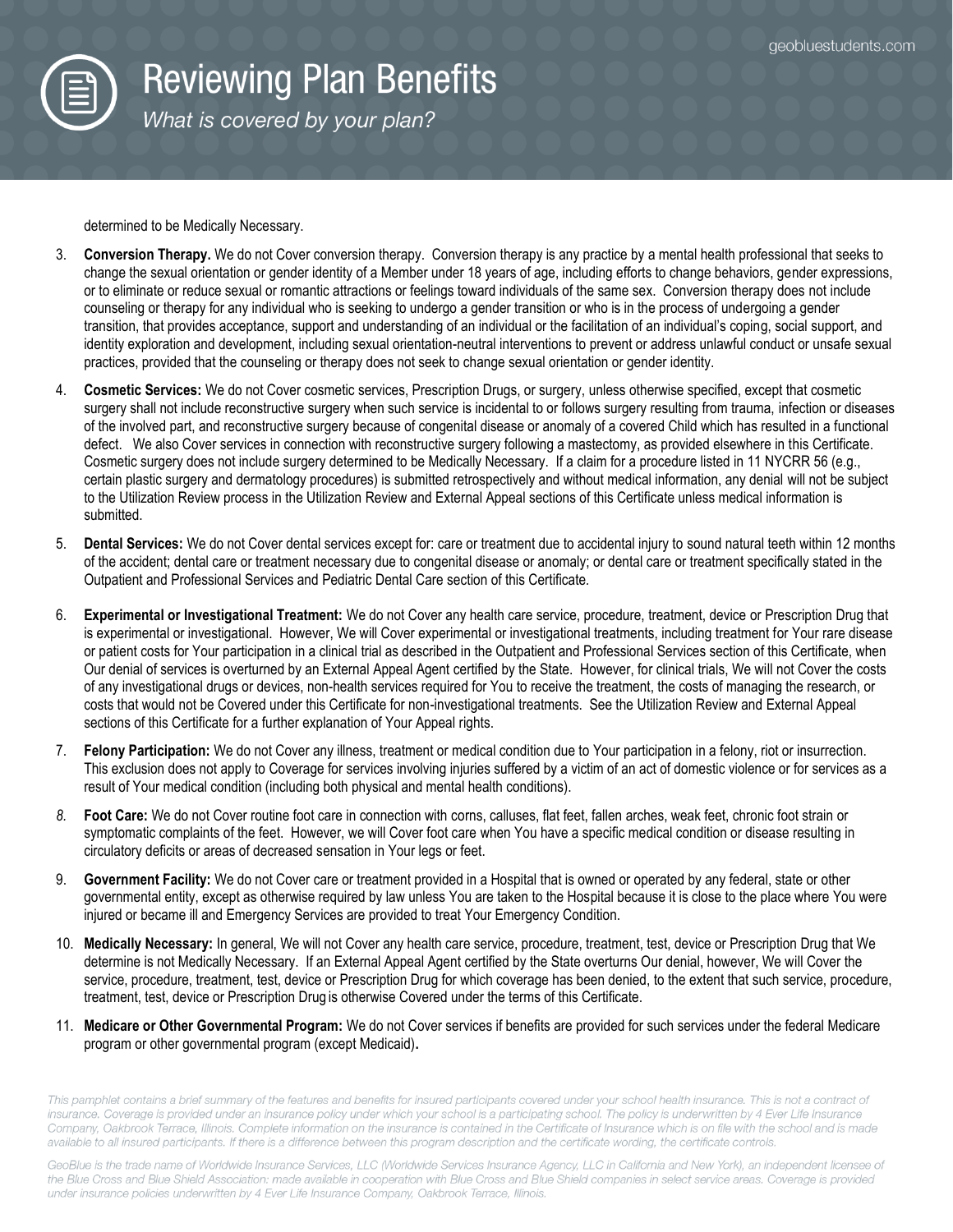

What is covered by your plan?

- 12. **Military Service:** We do not Cover an illness, treatment or medical condition due to service in the Armed Forces or auxiliary units.
- 13. **No-Fault Automobile Insurance:** We do not Cover any benefits to the extent provided for any loss or portion thereof for which mandatory automobile no-fault benefits are recovered or recoverable. This exclusion applies even if You do not make a proper or timely claim for the benefits available to You under a mandatory no-fault policy.
- 14. **Services Not Listed:** We do not Cover services that are not listed in this Certificate as being Covered.
- 15. **Services Provided by a Family Member:** We do not Cover services performed by a member of the covered person's immediate family. "Immediate family" shall mean a child, spouse, mother, father, sister or brother of You or Your Spouse.
- 16. **Services Separately Billed by Hospital Employees:** We do not Cover services rendered and separately billed by employees of Hospitals, laboratories or other institutions.
- 17. **Services With No Charge:** We do not Cover services for which no charge is normally made.
- 18. **Vision Services:** We do not Cover the examination or fitting of eyeglasses or contact lenses, except as specifically stated in the Pediatric; Routine Vision Care section of this Certificate.
- 19. **War:** We do not Cover an illness, treatment or medical condition due to war, declared or undeclared.

**NOTE:** Exclusion 19. is not applicable when outside of the United States

20. **Workers' Compensation:** We do not Cover services if benefits for such services are provided under any state or federal Workers' Compensation, employers' liability or occupational disease law.

*GeoBlue is the trade name of Worldwide Insurance Services, LLC (Worldwide Services Insurance Agency LLC in California and New York), an independent licensee of the Blue Cross and Blue Shield Association. GeoBlue is the administrator of this Plan issued by 4 Ever Life Insurance Company, and independent licensee of the Blue Cross Blue Shield Association, under insurance policy form number 28.1332 (NY) on file with the New York State Department of Financial Services.* 

*This is only a summary of benefits. For more information about the benefits covered under this Plan, including benefit descriptions and other important information about the Plan, please see the full Certificate of Coverage. In the event of a discrepancy between this document and Certificate of Coverage, the Certificate controls.* 

> **New York University – Shanghai Campus Plan Year 2021 – 2022 Monthly Rates**

Monthly Participant Rate: | \$223.71

This pamphlet contains a brief summary of the features and benefits for insured participants covered under your school health insurance. This is not a contract of *insurance. Coverage is provided under an insurance policy under which your school is a participating school. The policy is underwritten by 4 Ever Life Insurance*  Company, Oakbrook Terrace, Illinois. Complete information on the insurance is contained in the Certificate of Insurance which is on file with the school and is made *available to* all *insured participants. If there is a difference between this program description and the certificate wording, the certificate controls.*